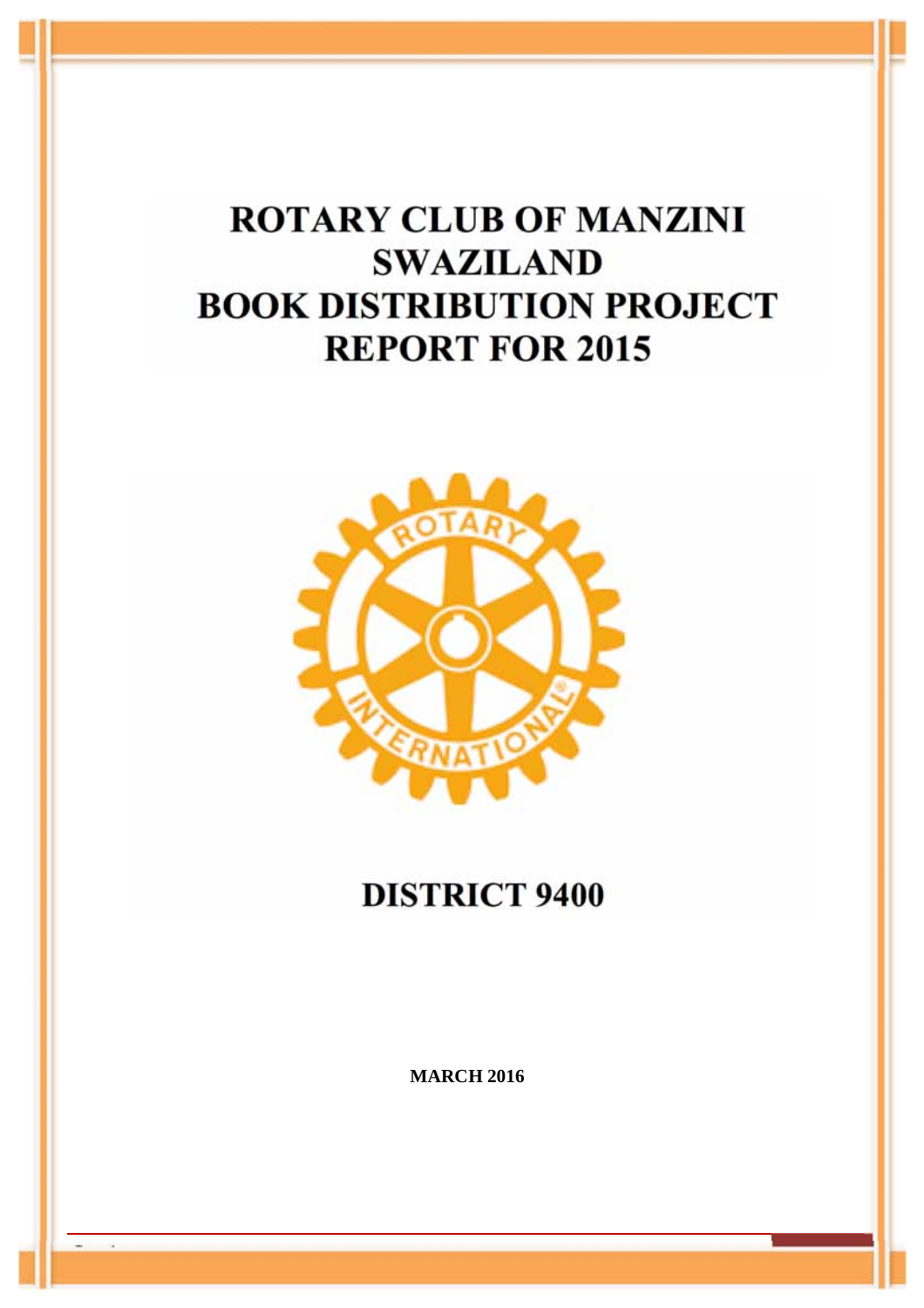## A. SUMMARY

The Rotary Club of Manzini in the year 2015 managed to inspire and motivate the Swazi child to read. This was done through the distribution of books to schools that requested them from the Book Centre after such information was made available to the nation. This saw a number of Schools flocking to the centre to collect books for their schools. Teachers from these schools visit the centre to select the books they want and transport the books to their schools using own transport. The centre also provided the Swaziland national Library with books for their mobile school library project.

In order to further promote the use of libraries in schools the club partnered with the Secondwind foundation and the Rotary clubs in Seabrook, USA to sponsor Ms Penelope Lulane on a month's attachment with schools in the Seabrook area in the United States of America. Ms Lulane is a teacher at Kuphuka Primary School and was in the United States in October/November 2015.

The books and furniture for the Book Distribution Centre is wholly funded by the Secondwind Foundation, a non profit organisation based in Texas, United States of America.

#### **B.ASSISTING TEAM**

Two assistants work at the book centre to assist the interested schools in the selection and packing of the books. Administrative support is provided by Simphiwe Dlamini of Kobla Quashie and Associates.

## C. SCHOOLS THAT BENEFITTED FROM THE PROJECT

## **St Pauls Catholic Primary School**

This school is situated on the way to Siteki in the Lubombo. It has a population of 484 pupils. The school has converted one classroom into a library. This has encouraged the pupils to be eager to learn and also read. This has improved their English vocabulary. Their only challenge is the need for more primary school books. As most books at the centre are for high schools.

#### **Mbita Primary School**

This school is situated in the Shiselweni Region, in the rural areas and very difficult to reach by road. It has a population of 381 pupils mostly under privileged children. Though there is no road to the school, they still came forward to collect the books and ferried them on their heads to school. This was done in an effort to better the education of the learners.

#### Mlindzini Primary School

This school is situated in the Shiselweni Region, with a population of 150 pupils. The books that were received have been of great help to the school. A classroom has been converted into library and the pupils are enjoying every Library time. They would appreciate to receive more learning aids.

## Nhlambeni High School

This school is situated in the Manzini region with a population of 351 pupils. Although this is a high school they donot have a library and are currently using a classroom to store the books which can also be a disadvantage since they cannot arrange the books in a way for all books to be displayed. They are very keen to receive more books.

#### **Shewula High School**

This school is situated in the Lubombo region. It has a population of about 300 pupils. The books they collected from the centre assisted them in attaining position 28 in the country's Form V examinations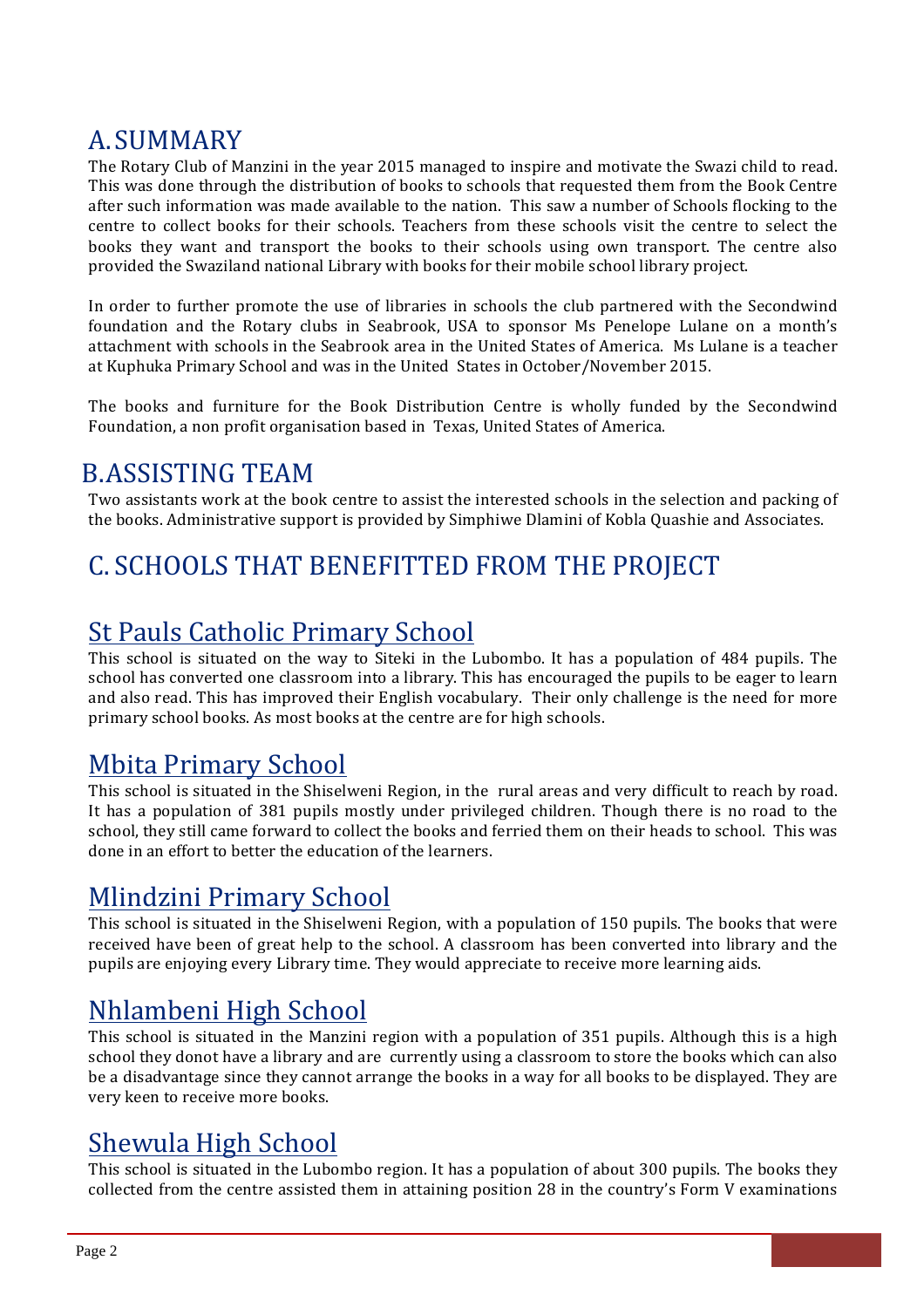and  $3<sup>rd</sup>$  in the Lubombo Region. This was the first since the Form five class was started in 2006. Thanks to Rotary. They wish to have more reading material.

## Mbalenhle Christian Academy

This is a privately owned school. It is a school that is committed to quality education. The school has seen rising figures in pupils visiting the library. They believe it is because of the wide range of reading material they now have courtesy of Rotary.

## Ntabinezimpisi Primary School

This school is situated in the Shiselweni Region and very needy. They have no library and use a staffroom to store the books. This is a challenge as the books are not well displayed and pupils cannot have easy access to them as this classroom is at times locked as there is no one to manage it.

#### **Mova Centre**

The Mova Centre is an organization which aims to strengthen the future of Swaziland through the nurture of children by assisting with educational and psychosocial support programmes for orphaned and vulnerable children. Founded in 1999, the Mova Centre has transformed and evolved through creating appropriate responses to community needs. They work within a development framework, seeking to achieve long-term sustainable change. It is now a well established safe space for orphaned and vulnerable children in the Mahlanya community.

## SCHOOLS THAT RECEIVED BOOKS AND CONTAINERS TO BE **CONVERTED TO LIBRARIES**

Listed below are schools that not only received books but also containers to be converted into libraries. As the schools did not have the funds to transport the containers the club arranged their delivery with the agreement that they schools will convert the containers into libraries. This is ongoing and the schools will contact the Rotary Club once they are done with partitioning the container...

- 1. Sibovu High School
- 2. Siphumelele Primary School

## SCHOOLS THAT RECEIVED BOOKS, FURNITURE AND **CONTAINERS TO BE CONVERTED TO LIBRARIES**

- 1. Masundvwini Primary School
- 2. Dvumani Primary School

#### Other Schools that received books

- 1. Bethany Primary School
- 2. Siteki Nazerne High School
- 3. Empini Primary School
- 4. Mliba High School
- 5. Sobokazane Primary School
- 6. Mbokojweni High School
- 7. St John's Primary School
- 8. Mbeka High School
- 9. Zombodze High School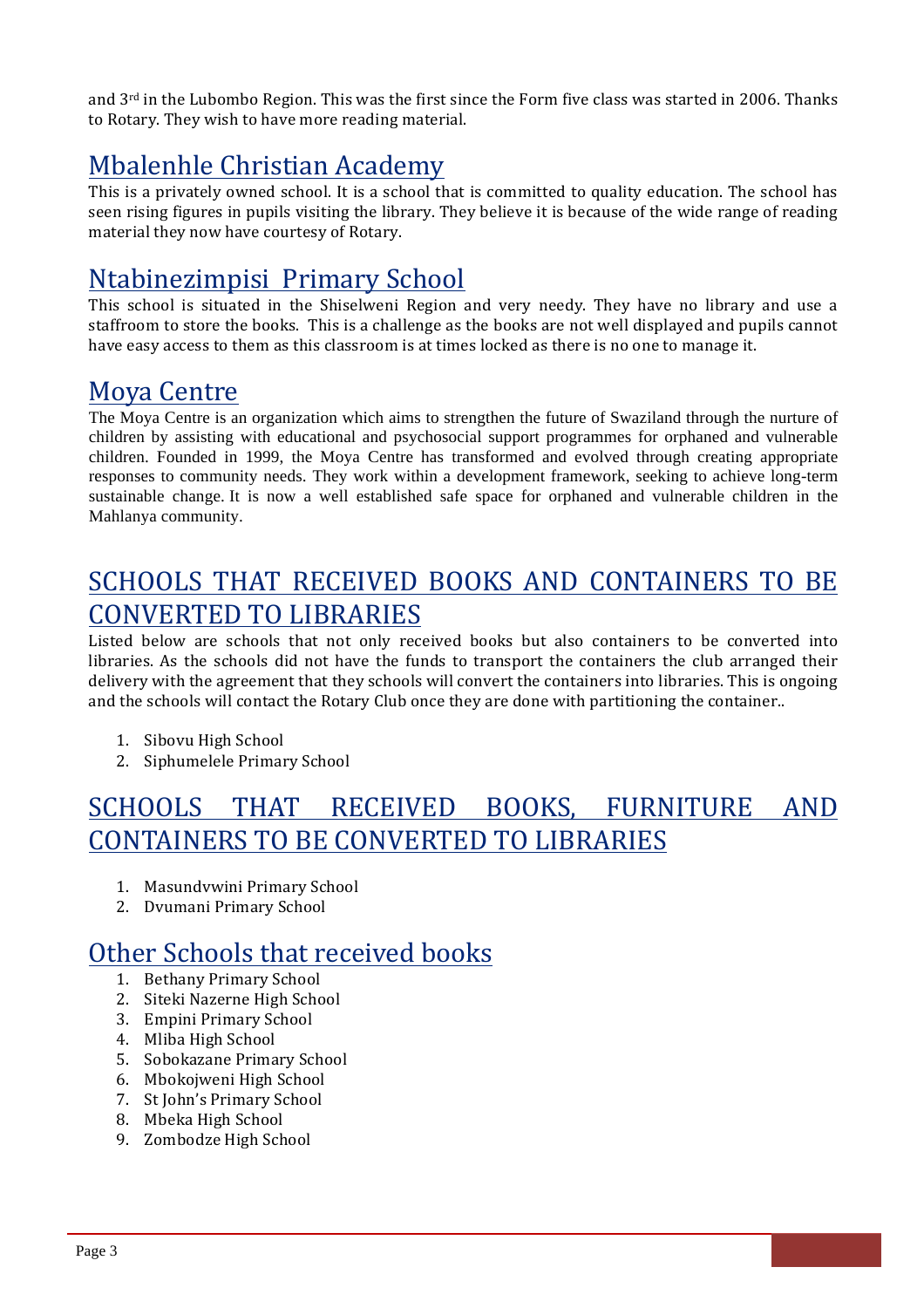# **CAPTURED MOMENTS**